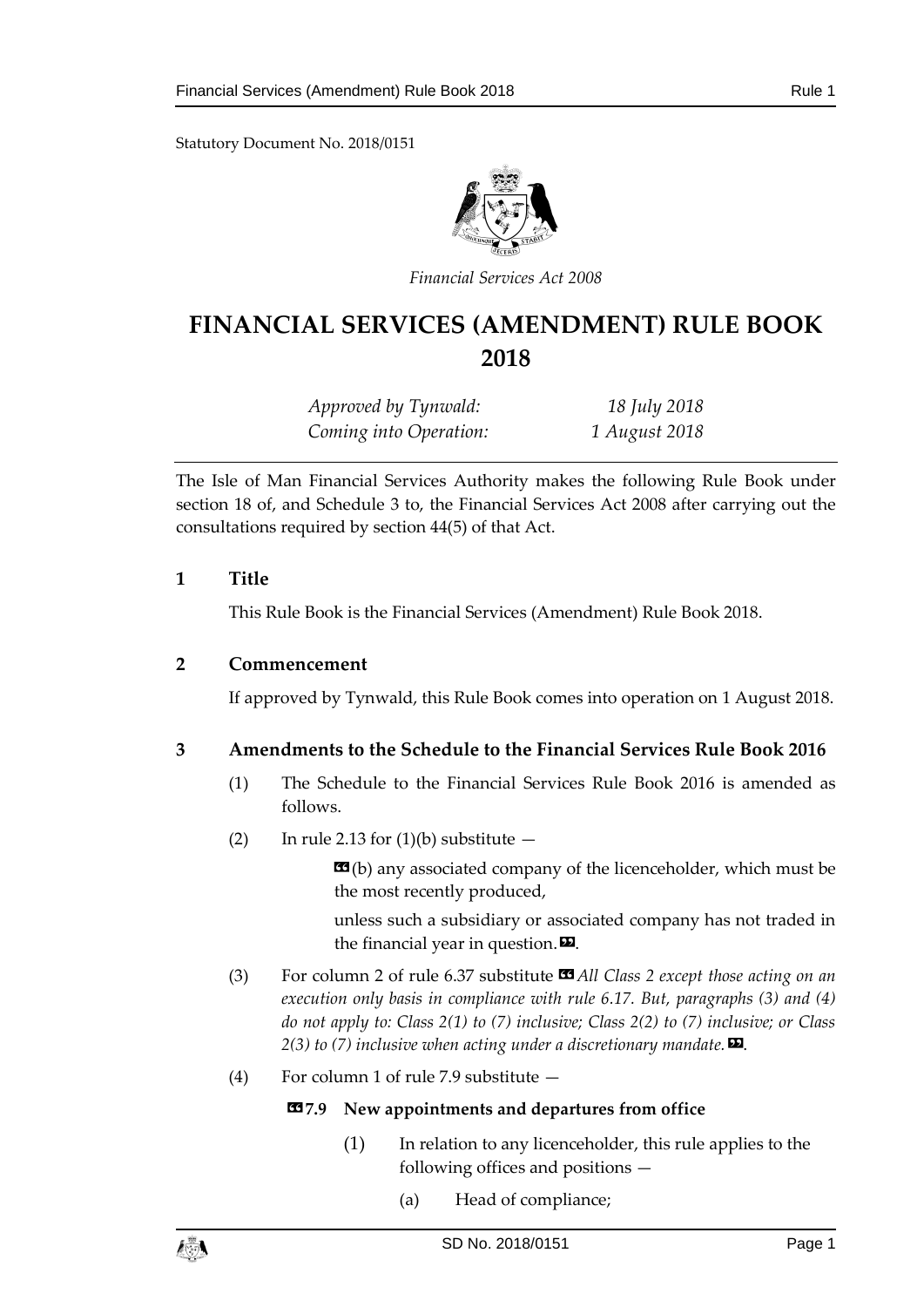- (b) MLRO;
- (c) DMLRO; and
- (d) any other key person.
- (2) In relation to a licenceholder incorporated in the Island, this rule also applies to the following offices and positions —
	- (a) a controller who is an individual; and
	- (b) a director.
- (3) Subject to (4) and rule 7.10, a licenceholder must notify the Authority at least 20 business days in advance of —
	- (a) an appointment or intended appointment to any office or position to which this rule applies; and
	- (b) the title and responsibilities of the office or position.
- (4) Despite the notification period at (3), if the appointment is to an office or position which is a **"notified only"** appointment a licenceholder must notify the Authority within 10 business days following the date of the appointment.
- (5) A licenceholder must notify the Authority of any departure or intended departure from an office or position to which this rule applies, giving reason for departure, within 10 business days of the giving of notice or other event giving rise to the departure.
- (6) A reference in this rule to  $-$ 
	- (a) "**an appointment**" includes an appointment of an existing officer or employee of a licenceholder; and
	- (b) a **"notified only"** appointment, means any one or more of the appointments specified by the Authority as notified only (set out in the second column of the table at Appendix 2 of the Regulatory Guidance – Fitness and Propriety). $\mathbf{E}$ .
- (5) In rules 8.21, 8.23 and paragraph 1 of Appendix 6 for "compliance officer" (wherever occurring) substitute  $\blacksquare$  Head of compliance  $\blacksquare$ .
- (6) In rule  $8.25(1)(c)$  after "20" insert **11** business  $\boldsymbol{\mathsf{E}}$ .
- (7) In rule 8.26
	- (a) for column 1 substitute  $\mathbf{\mathfrak{B}}8.26$  This rule has been removed  $\mathbf{\mathfrak{D}}$ ; and

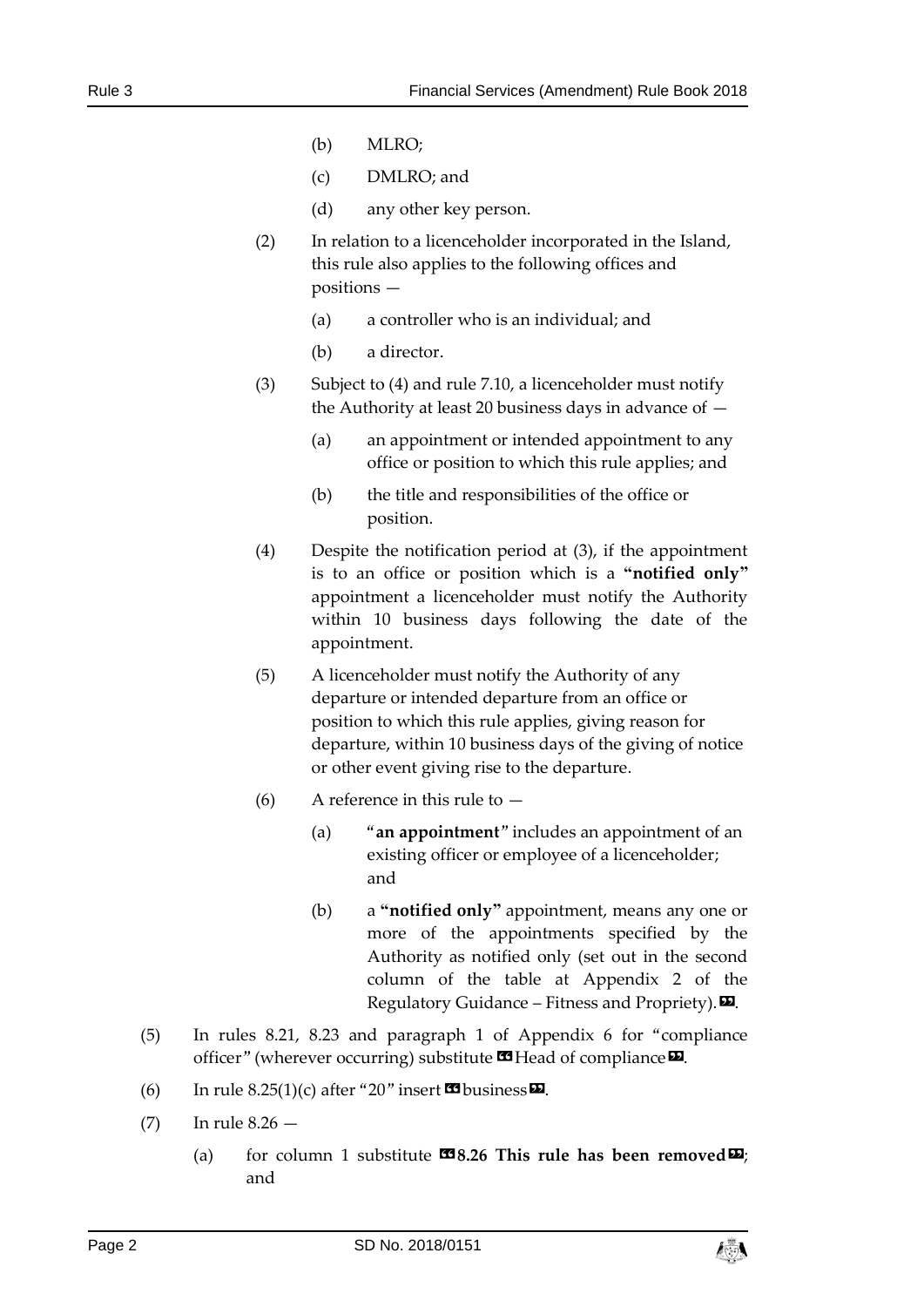- (b) for column 2 substitute **64** All Classes  $\Omega$ .
- (8) In rule 8.57(1) and (4)(a) for "paragraph (2)" (wherever occurring) substitute  $\mathbf{\Omega}$  paragraph (3) $\mathbf{\Omega}$ .
- (9) In Appendix 1 in the definition of **"interim financial return"** for "rule  $2.34$ " substitute  $\blacksquare$  rule  $2.33$  $\blacksquare$ .

## **MADE 21 JUNE 2018**

**K. BADGEROW** *Member of the Isle of Man Financial Services Authority*

**G.F. KARRAN** *Member of the Isle of Man Financial Services Authority*